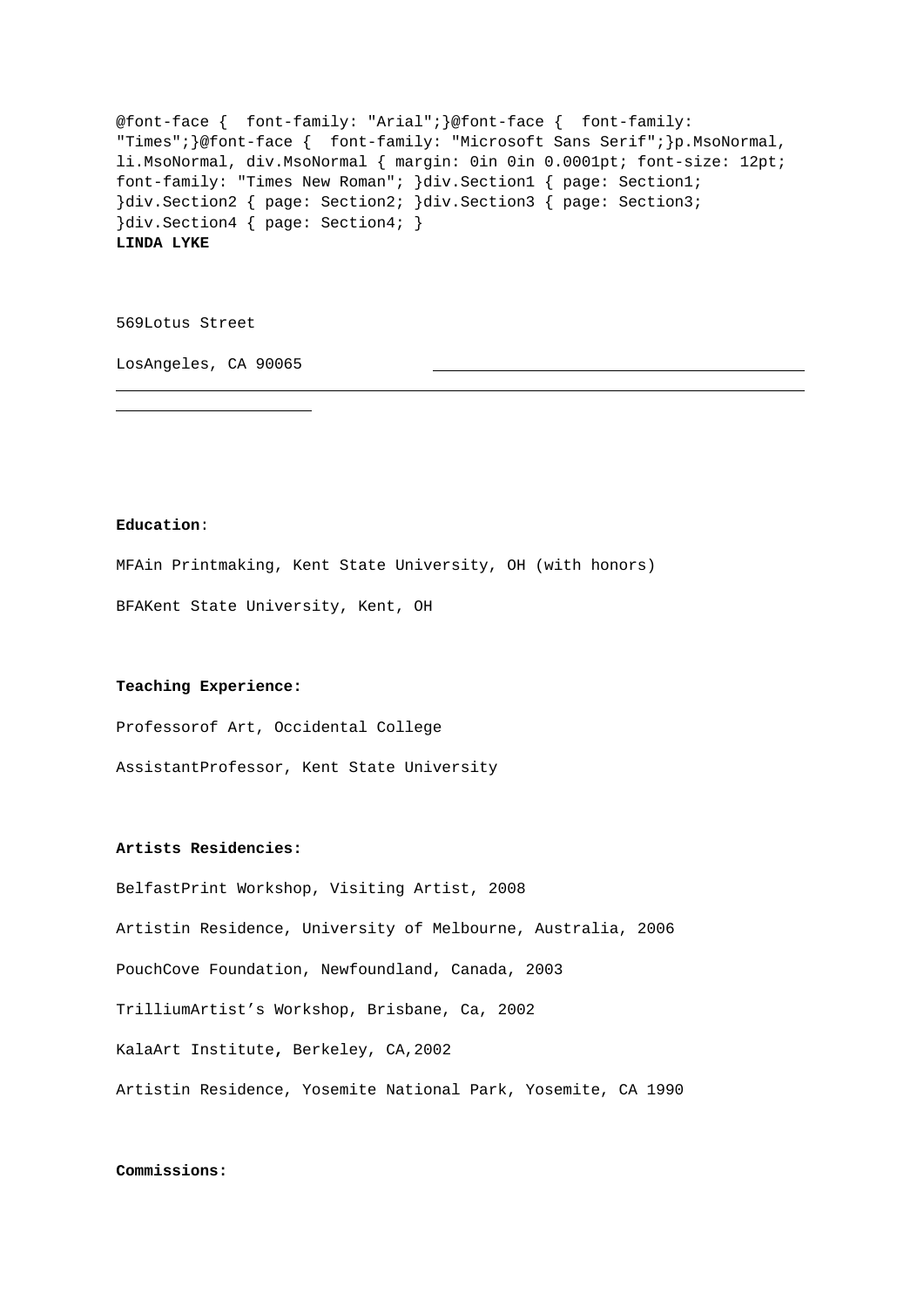"TresMesas," an abstract outdoor tile installation at Oxy Lofts in L.A. CA,2010.

"PentimentoMontage," an outdoor tile installation made from Photo-etchings depicting thehistory and various perspectives of Occidental college. 2009

## **Selected OnePerson Exhibitions:**

2009: Pentimento Montage, TileInstallation, Occidental College, L.A.

2009: "Destructive Beauty," LouWeGallery Sept-Oct, L.A.

2004: "Trilogy Exhibition," Occidental College, L.A.

- 1997: "Recent Monotypes &Artist's Books," Weingart Gallery, L.A.
- 1996: "Recent Work," Santora Arts Complex, Brand Gallery, SantaAna CA
- 1995: "Mezzotints and Monotypes," Margaret Crow Gallery,Pasadena, CA
- 1993: Vroman's Bookstore, Pasadena, CA
- 1993: Roxxi Gallery, Pasadena, CA

1993: "Ten Year Retrospective," Brand Library Gallery, 1993, Glendale, CA

1991: "Lost Legacy": Native AmericanBasketry," Daniel Maher Gallery, L.A.

1991: "Visions of the Arroyo," sponsored by Pasadena ArtAlliance, Pasadena

1988: Ettinger Gallery, Art Institute of Southern California,Laguna Beach, CA

- 1985: Daniel Maher Gallery, Los Angeles, CA
- 1983: Daniel Maher Gallery, Los Angeles, CA
- 1982: Center Gallery, California State University, Fullerton, CA
- 1981: Canton Art Institute, Canton, OH

1980: University of St. Cloud, St. Cloud, MN

## **Selected Group Exhibitions(National and Regional):**

2010: "New Ruins," 3 person show,Eagle Rock Center for the Arts 2009: "LAPS 20th National Exhibition." Municipal ArtGallery, L.A.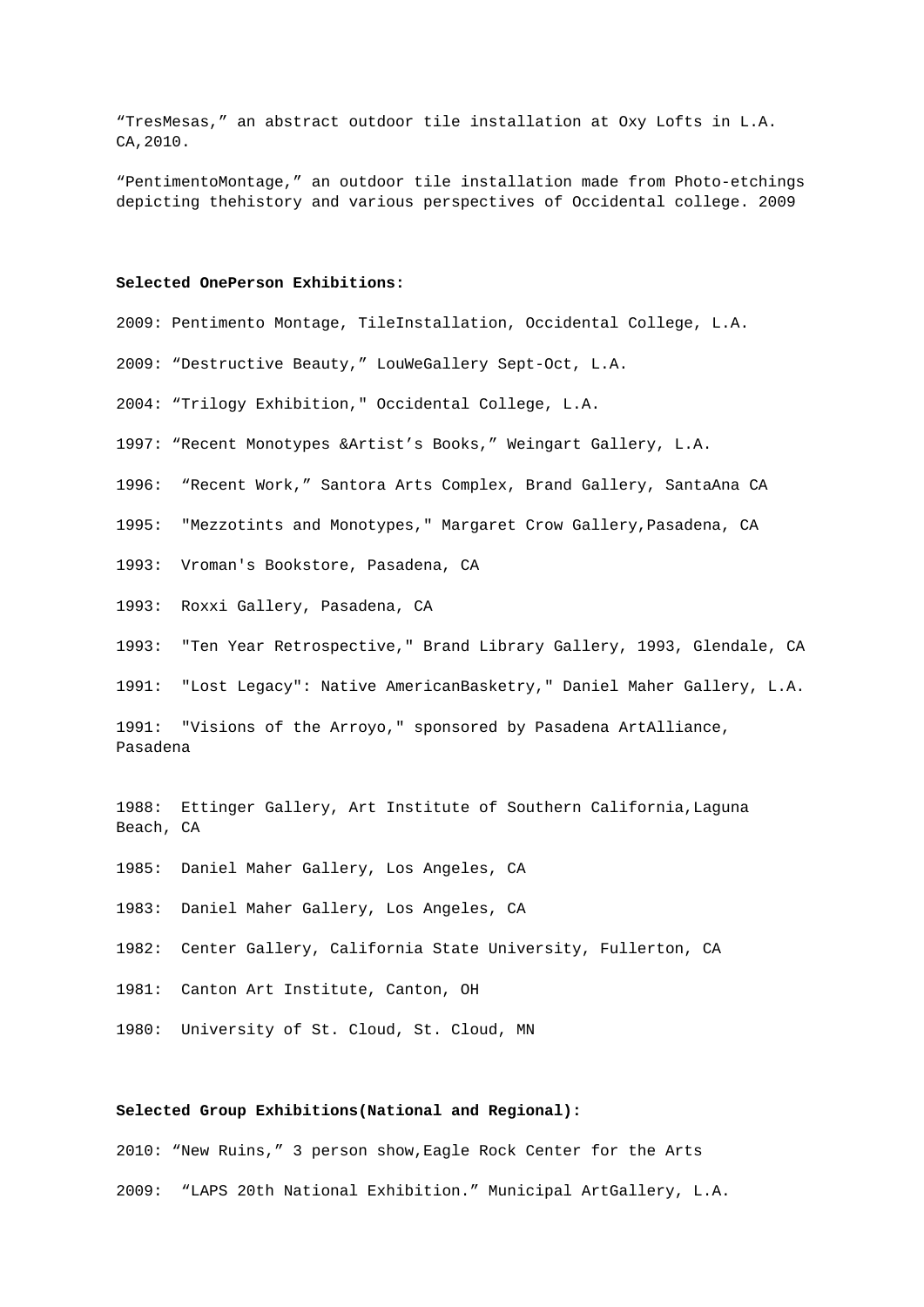2009: "ink and Clay 35," Cal Polytechnic University, Pomona, Ca. 2009: "32nd BradleyInternational Print, Bradley Univ. Peoria, Ill. 2008: "SoCall Stones Throw," L.A.Artcore, L.A.

2008: " L.A. Drawing"2008: EagleRock Cultural Center, L.A.

2008: "Brand 37: Works on Paper,"Brand Gallery Glendale, CA

span style="font-size: 10pt; font-family: "Microsoft Sans Serif";">2008: "Contemporary Ruin," Escondido Museum, Escondido, CA

2008 "Eastside Printmakers," LouWe Gallery , S. Pasadena, CA

2008: "Endangered Species," Santa Monica College, Santa Monica, CA

2008: "Dissent," Laband Art Gallery, LMU, L.A.

2007: Group Show by Christopher Miles, Eagle Rock Cultural Center,LA,

2006: MidwesternGraphics, Washburn Mulvane Art Museum, Topeka, Kansas

2006: The Transferred Image," 33Collective Gallery Chicago, Illinois.

2006: "Ink and Idea," University of Judaism, Bel Air, CA

2005: LAPS Invitational Los Angeles, CA

2004: "New York Exchange Show,"Los Angeles Printmaking Society, New York 2004: "Invited Exhibition NewDrawings," Northern Illinois University, Illinois

2004: "Arroyo Arts Collective," Discovery Tour, LA

2003,2004,2005 "Live Auction,"Eagle Rock Cultural Center, CA

2002: "Group Show, OccidentalCollege, L.A.

2002:"National Print Exhibition," Creede Arts Council, Creede, Colorado

2002: "Color Print USA," TexasTech University at Lubbock, Texas

2002: "Yosemite Renaissance XVII,"Yosemite Museum Gallery, Yosemite, CA

2002: "Animal Instincts," CerritosCollege, Cerritos, CA

2001: "Mini Print Internacional2," Taller Galeria Fort, Adogi, Barcelone, Espana

2001: 45th NationalPrint Exhibition, Hunterdon Museum of Art, New Jersey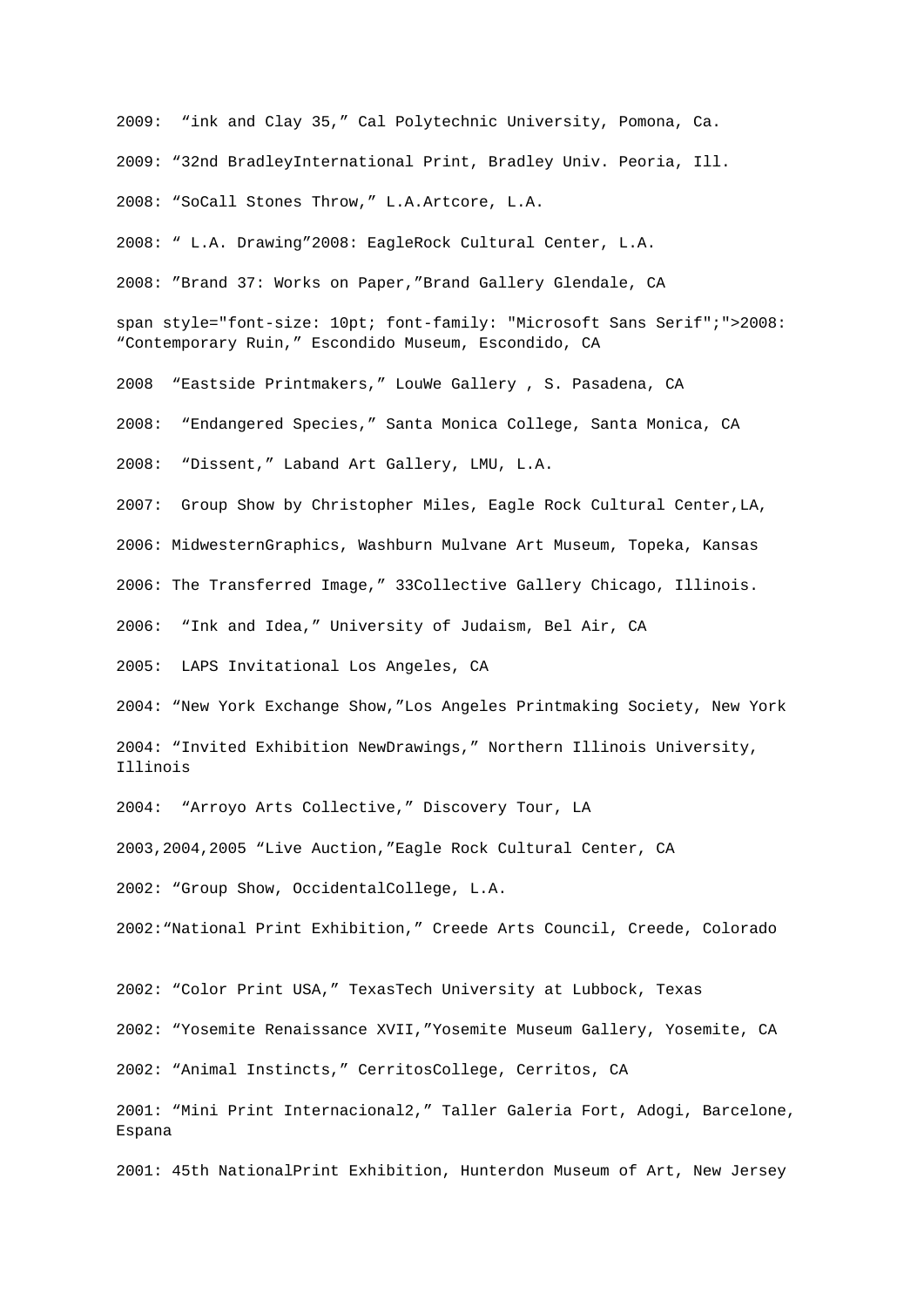2001: "Evaluation Inversion," CalState University Long Beach. CA

2000: "Selected Work by ArroyoArts," American InterContinental Univ. L.A.

1998: Best of Printmaking: an International Collection.Rockwell Publishers, MA

1995 through 2009: Arroyo Arts Collective Self-guidedArtist Studio Tour 1998: "Trends in Printmaking," Creative Arts Center Gallery,Glendale

1998: "Los Angeles Artists in Series," Occidental College, L.A.

1997: Art in Embassy Program, Finland.

1997: "Books Made by Artists," Fig Gallery, Santa Monica, CA

1995: "Millennium Minus Five," Arroyo Arts Collective,Occidental College, L.A.

1994: "Small Images," San Fernando Valley CulturalFoundation, Woodland Hills

1993: "Emerging Highlights," selections from the LCMARental Gallery at Northrop Plaza, CA 1993: Cimarron National Works on Paper, Oklahoma State Univ., OK 1993: "12th National Print Exhibition," Laband ArtGallery, Loyola-Marymount Uni.

1992: "LAPS Prints 1992" at Santa Monica College, CA

1992: "Scene & Unseen," a national juried paintingexhibition at Eastern N. Mexico University,Portales, NM

1991: "21 National Works on Paper," Hartnett HallGallery, Minota State University, Minota, ND

1991: "National Works on Paper," Monotype,"Forbidden Arch," University Museum, The Univ.of Mississippi, MS, one of 75 from 1500 entries

1991: "INversions," Mt. San Antonio College, Walnut, CA

1991: "Prints at Pepperdine," Pepperdine University, CA

1990: Yosemite Artist, Sacramento Museum of Art, CA

1989: "Abstraction," Los Angeles County Museum of Art,Rental Gallery

1989: British Exchange Touring Exhibition, Barbican, London,England

1988, 1978, 1976, 1975, 1972,1971: "Color Print U.S.A.," Texas Tech. University, Lubbock, TX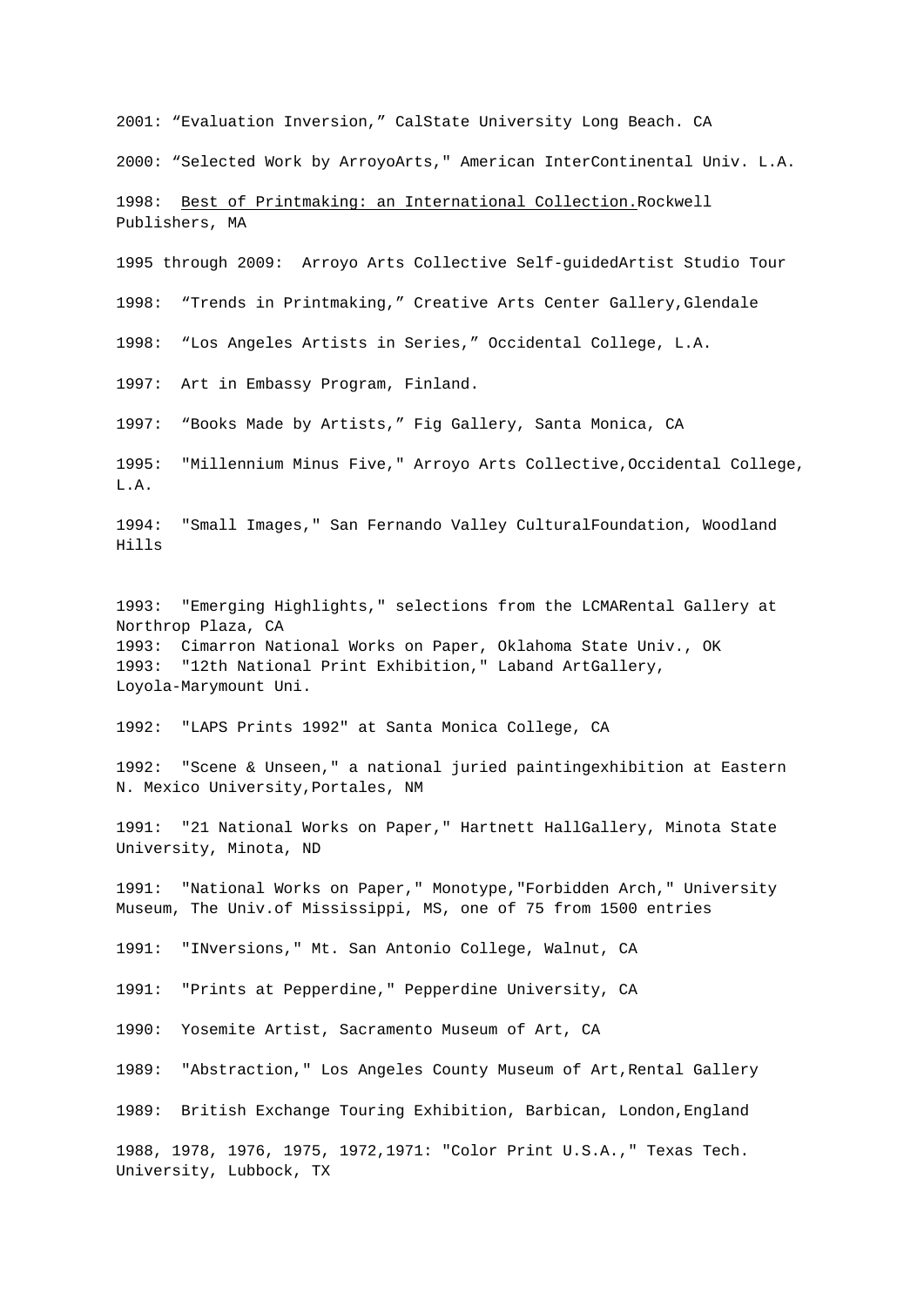1988: "Prominent Printmakers," Missouri Western StateCollege

1987: "Women Printmakers," Northeast Missouri StateUniversity, Kirksville, MS

1987: "New California Printmaking; Selections from Northernand Southern California," Lang Gallery, Scripps College, Claremont, CA

1969-1986:Prints accepted into 47 National Print and Drawing Exhibitions

# **Selected Honors and Awards:**

2008:KPCC Interview with Adolfo Guzman-Lopez

2006: Permanent Collection Potter Museum, University ofMelbourne, Australia

2006: Print in "TheTransferred Image," at 33 Collective Gallery, Chicago, Il

2006**:** "PurchaseAward," WashburnMulvane Art Museum, Kansas.

2006: Invited juror for "Ink andIdea," a national printmaking exhibition at Univ. of Judaism, CA.

2004: "Pick of the Week,"L.A.Weekly, Nov 19-25, 2004 Peter Frank

2003: Drawing Selected for EagleRock Cultural Center Live Auction 2002: Work selected for L.A. Artist Recipes, Arroyo Arts Collective 2002:"Purchase Award," Creede National Print Exhibition, Creede, CO

2002: "Honorable Mention,"Yosemite Renaissance XVII, Yosemite Museum, CA

2001: Hallmark Collection,Purchase Award Hallmark Corporation.

1997: Three Works in Arts InEmbassy in Finland

1991: "Purchase Award,"21st National Works on Paper, Hartnett Hall Gallery, Minot, ND

1989: United States Dept of theInterior Artist in Residence Grant, Yosemite National Park, CA

1989: SiteSpecific Installationfor Keck Theater, Occidental College, L.A.

1985: "Purchase Award,"La Grange National Exhibition, GA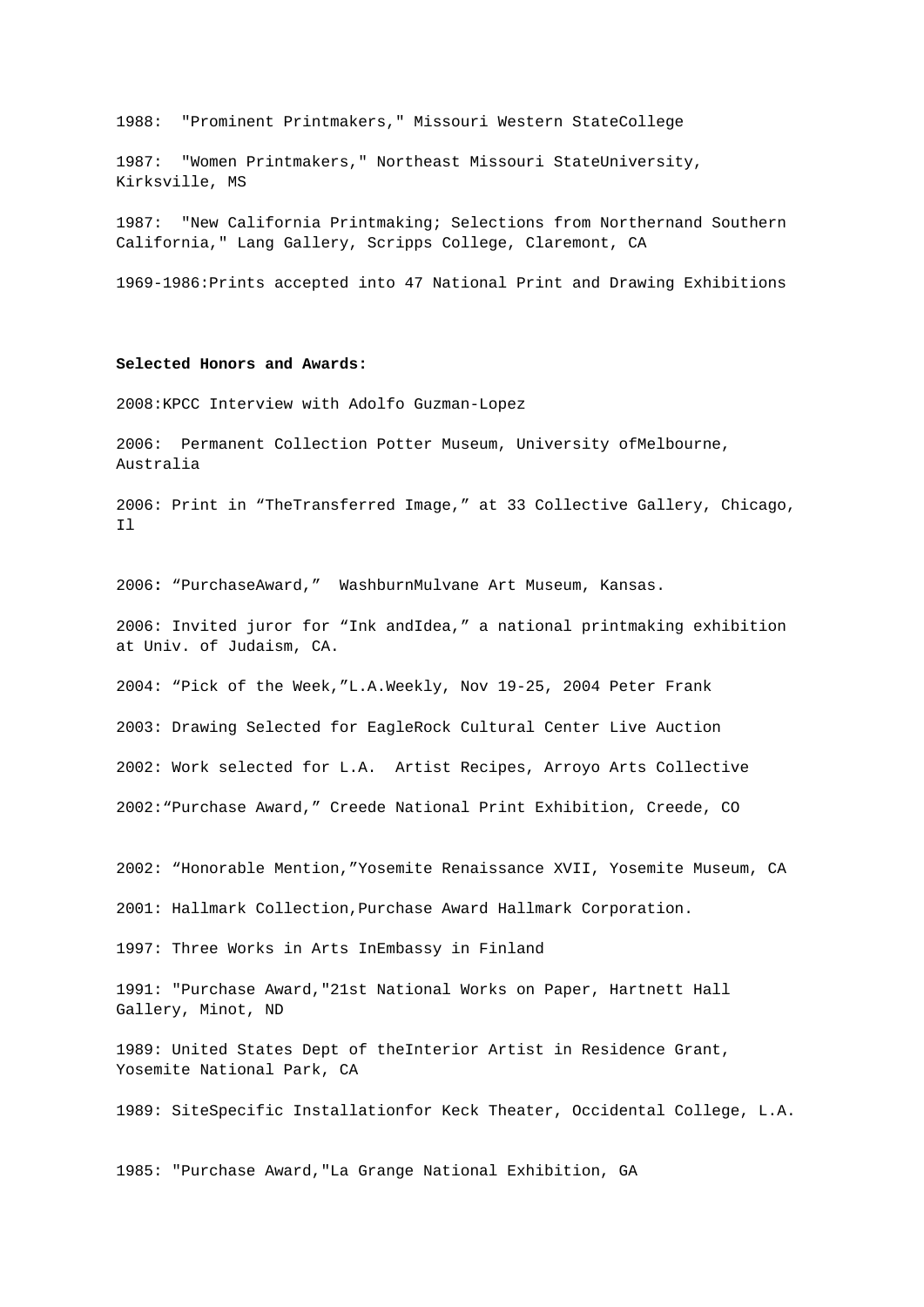1985: "Purchase Award,"6th Alabama Works on Paper Exhibition, Univ. of Alabama, Auburn, AL

1984: "Purchase Award,"14th National Print Exhibition, ND

1982: "Purchase Award,"7th Annual Exhibition L.A.. Printmaking Society at USC

**Selected Public or PrivateCollections**:

Executive Life, Los Angeles, CA Security Pacific, Los Angeles, CA James Jones Collection, California Polytechnic Univ. Pomona, CA Brand Library, Glendale, CA De Cordova Museum, Lincoln, MA Alice G. Sabatini Gallery, Topeka,Kansas

Ian Potter Museum, Melbourne, Australia AkronArt Institute, Akron, OH Cleveland Museum of Art, Cleveland,OH Canton Art Institute, Canton, OH Irvine Corporation, Irvine, CA Keck Theatre, Occidental College,L.A., CA Kent State University, Kent, OH Hall Mark Corp.

# **Reviews:**

Interview in the PCMA Newsletter in Dec. 2009 "Destructive Beauty in Print," Irish News,"July 5, 2008 "Pick of the Week," L.A. Weekly, review byPeter Frank, Nov. 19-25, 2004